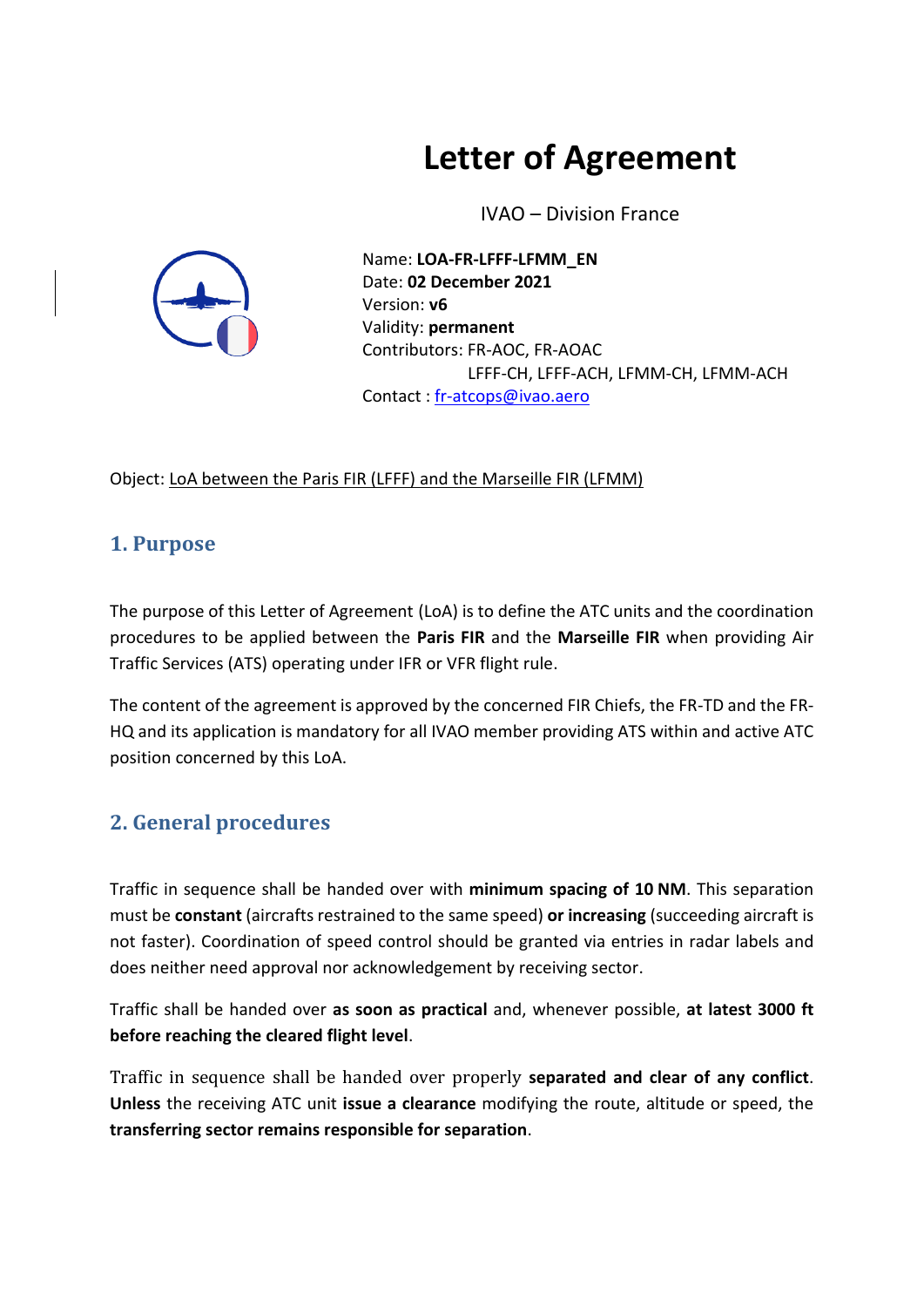#### **3. ATC units description**

The ATC unit in charge of FIR and UIR airspaces under the responsibility of Paris ACC is *Paris*  **Control** and consists in two primary sectors (LFFF CTR and LFFF F CTR). The lateral and vertical boundaries of the airspace under the responsibility of the CTR are indicated in the figure and table below.

The ATC unit in charge of FIR and UIR airspaces under the responsibility of Marseille ACC is *Marseille Control* and consists in only two primary sectors (LFMM\_NW\_CTR and LFMM\_S\_CTR) that can never be grouped into one. These ATC units may be split into three subsectors (LFMM\_NW\_CTR, LFMM\_S\_CTR\_and\_LFMM\_U\_CTR). The lateral and vertical boundaries of the airspaces under the responsibility of the two CTR are indicated in the figure and table below.

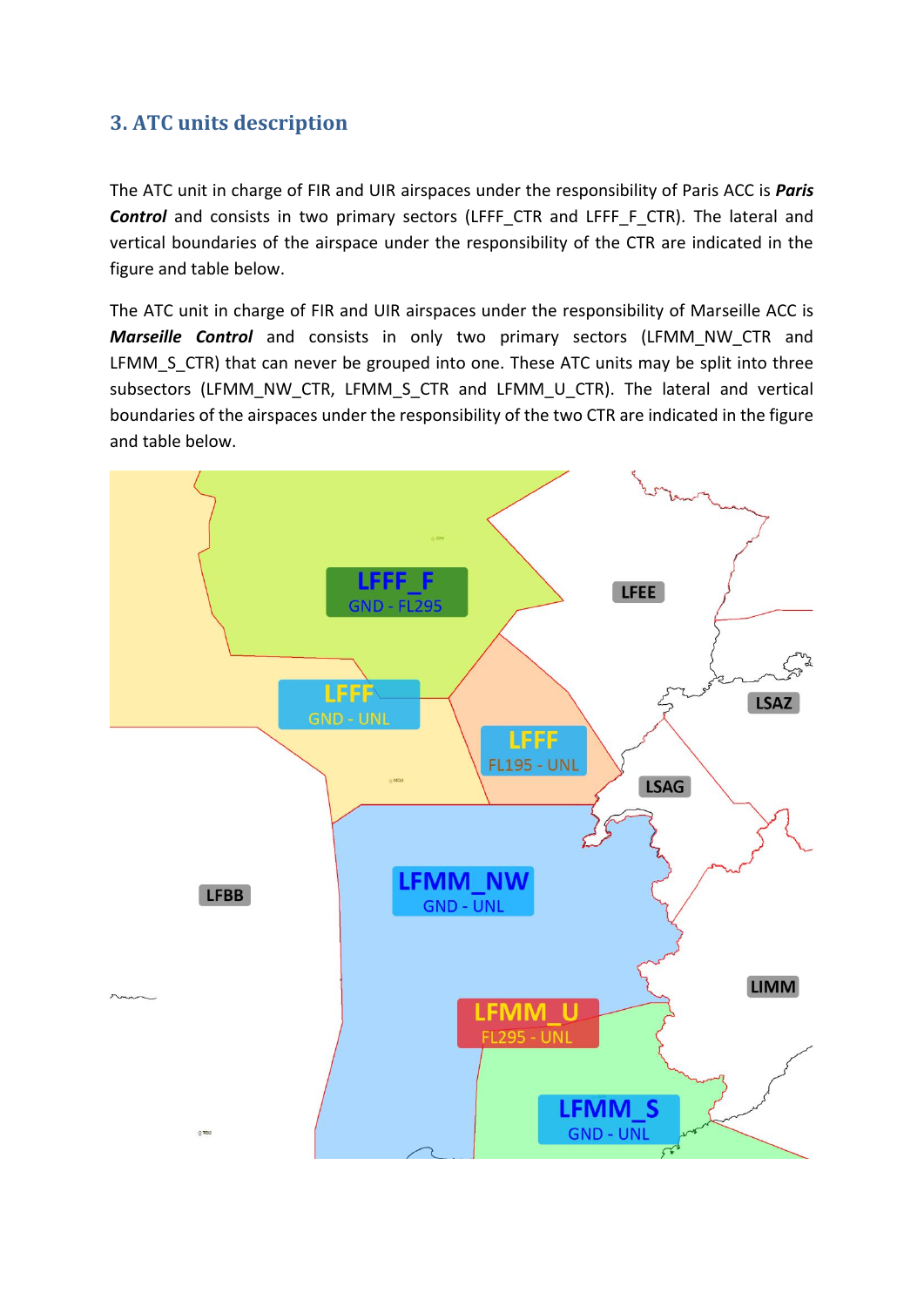The radio communication frequencies associated to the ACC positions are indicated below.

| <b>ATC Position</b>                   | <b>Callsign</b> | <b>Frequency</b> | <b>Remarks</b>            |  |  |  |  |  |
|---------------------------------------|-----------------|------------------|---------------------------|--|--|--|--|--|
| <b>Primary Sector</b>                 |                 |                  |                           |  |  |  |  |  |
|                                       |                 |                  | <b>SFC-UNL</b>            |  |  |  |  |  |
| <b>Paris Control</b>                  | LFFF CTR        | 128.100          | LFRR open: W (SFC-FL295)  |  |  |  |  |  |
|                                       |                 |                  | LFEE open: NE (SFC-FL295) |  |  |  |  |  |
| <b>Paris Control (CCT)</b>            | LFFF_F_CTR      | 135.405          | SFC-FL295                 |  |  |  |  |  |
| <b>Primary Sectors</b>                |                 |                  |                           |  |  |  |  |  |
| <b>Marseille Control (North-West)</b> | LFMM NW CTR     | 123.805          | <b>SFC-UNL</b>            |  |  |  |  |  |
| <b>Marseille Control (South)</b>      | LFMM S CTR      | 126.155          | <b>SFC-UNL</b>            |  |  |  |  |  |
| <b>Secondary Sector</b>               |                 |                  |                           |  |  |  |  |  |
| <b>Marseille Upper</b>                | LFMM U CTR      | 128.850          | <b>FL295-UNL</b>          |  |  |  |  |  |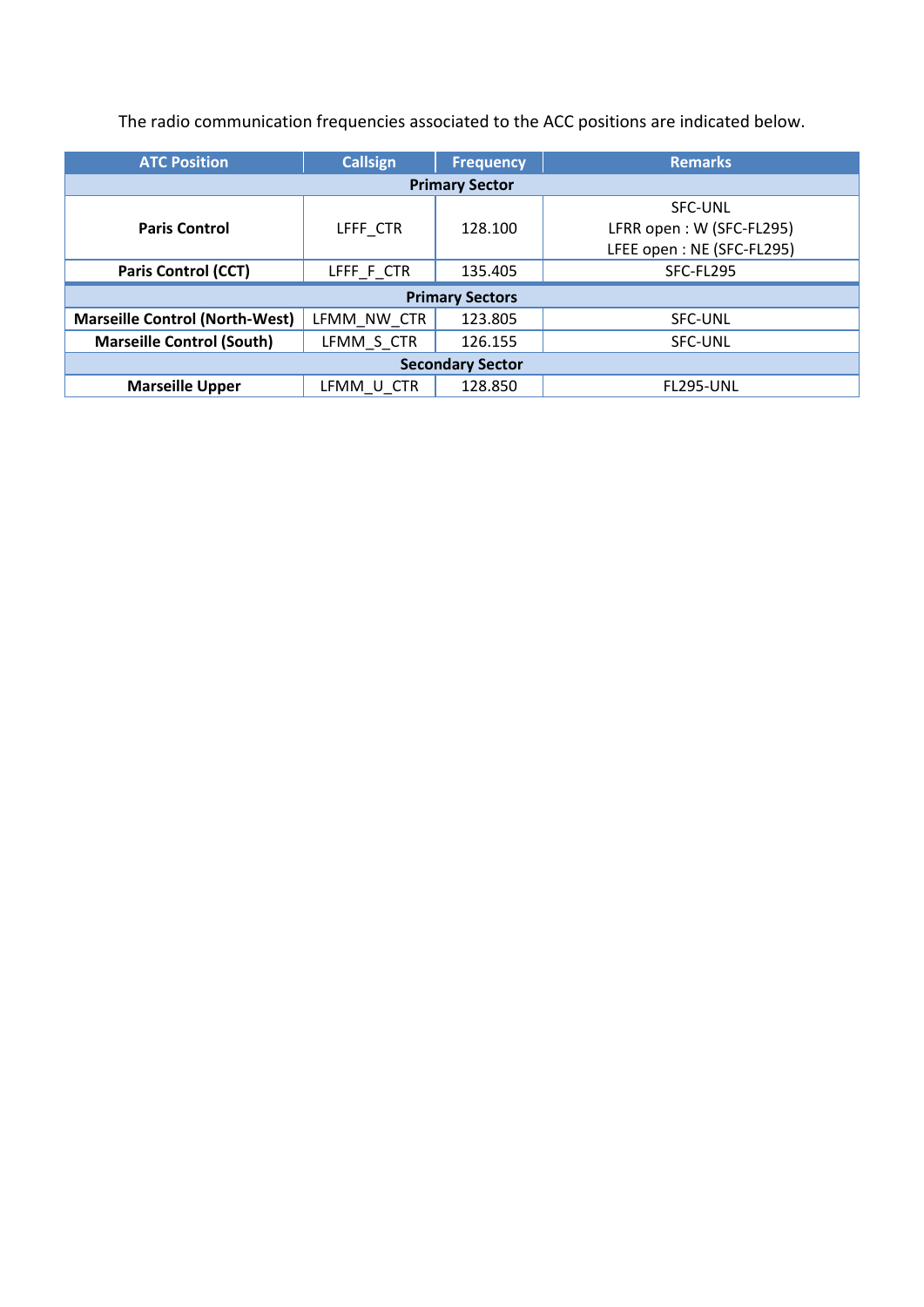#### **4. Coordination procedures**

Coordination procedures between the ATC under the responsibility of the Paris FIR and those under the responsibility of the Marseille FIR are defined as follows. They represent a general framework that does not replace the coordination between ATC. Any coordination procedure not mentioned in this LoA must be established on a case-by-case basis.

#### *4.1 En-route coordination*

Coordination procedures between Paris ACC and Marseille North-West ACC are defined as follows.

| <b>Route</b>                       | <b>Transfer point</b> | <b>Cleared DCT</b>                 | <b>Restrictions</b>                                   |  |  |  |  |
|------------------------------------|-----------------------|------------------------------------|-------------------------------------------------------|--|--|--|--|
| LFFF $CTR \rightarrow LFMM$ NW CTR |                       |                                    |                                                       |  |  |  |  |
| A <sub>3</sub>                     |                       | <b>BELEP</b>                       |                                                       |  |  |  |  |
| A27                                | FIR boundary          | <b>CFA</b>                         |                                                       |  |  |  |  |
| J34                                |                       | <b>BUSIL</b>                       |                                                       |  |  |  |  |
| <b>R31</b>                         |                       | <b>TIS</b>                         |                                                       |  |  |  |  |
| R161                               |                       | <b>CFA</b>                         |                                                       |  |  |  |  |
| <b>Y600</b>                        |                       | <b>ARSOM</b>                       |                                                       |  |  |  |  |
| <b>LFFRAC</b>                      | FIR boundary          | <b>IBNIT</b>                       | FPL via OGULO/UFFIX  IBNIT                            |  |  |  |  |
|                                    |                       | <b>MOKIP</b>                       | FPL via OGULO/UFFIX  MOKIP                            |  |  |  |  |
|                                    |                       | <b>KUKOR</b>                       | FPL via KETEX/SIQLE  KUKOR                            |  |  |  |  |
| <b>LFFRASW</b>                     |                       | <b>UTUVA</b>                       | FPL via LATRA/MONOT/SIQLE  UTUVA                      |  |  |  |  |
| <b>LFFRAx</b>                      |                       |                                    | First FIX outside FIR for all other FRA routing cases |  |  |  |  |
|                                    |                       | LFMM_NW_CTR $\rightarrow$ LFFF_CTR |                                                       |  |  |  |  |
| A2                                 |                       | <b>PIBAT</b>                       |                                                       |  |  |  |  |
| A <sub>3</sub>                     |                       |                                    |                                                       |  |  |  |  |
| A27                                | FIR boundary          | <b>MOU</b>                         |                                                       |  |  |  |  |
| J34                                |                       |                                    |                                                       |  |  |  |  |
| R161                               |                       | <b>NEV</b>                         |                                                       |  |  |  |  |
| <b>UN854</b>                       |                       | <b>LOGNI</b>                       |                                                       |  |  |  |  |
| <b>UM733</b>                       | FIR boundary          | <b>IDAVO</b>                       |                                                       |  |  |  |  |
| <b>UT140</b>                       |                       | <b>BUSIL</b>                       |                                                       |  |  |  |  |
| <b>UM976</b>                       |                       | <b>MOPEM</b>                       |                                                       |  |  |  |  |